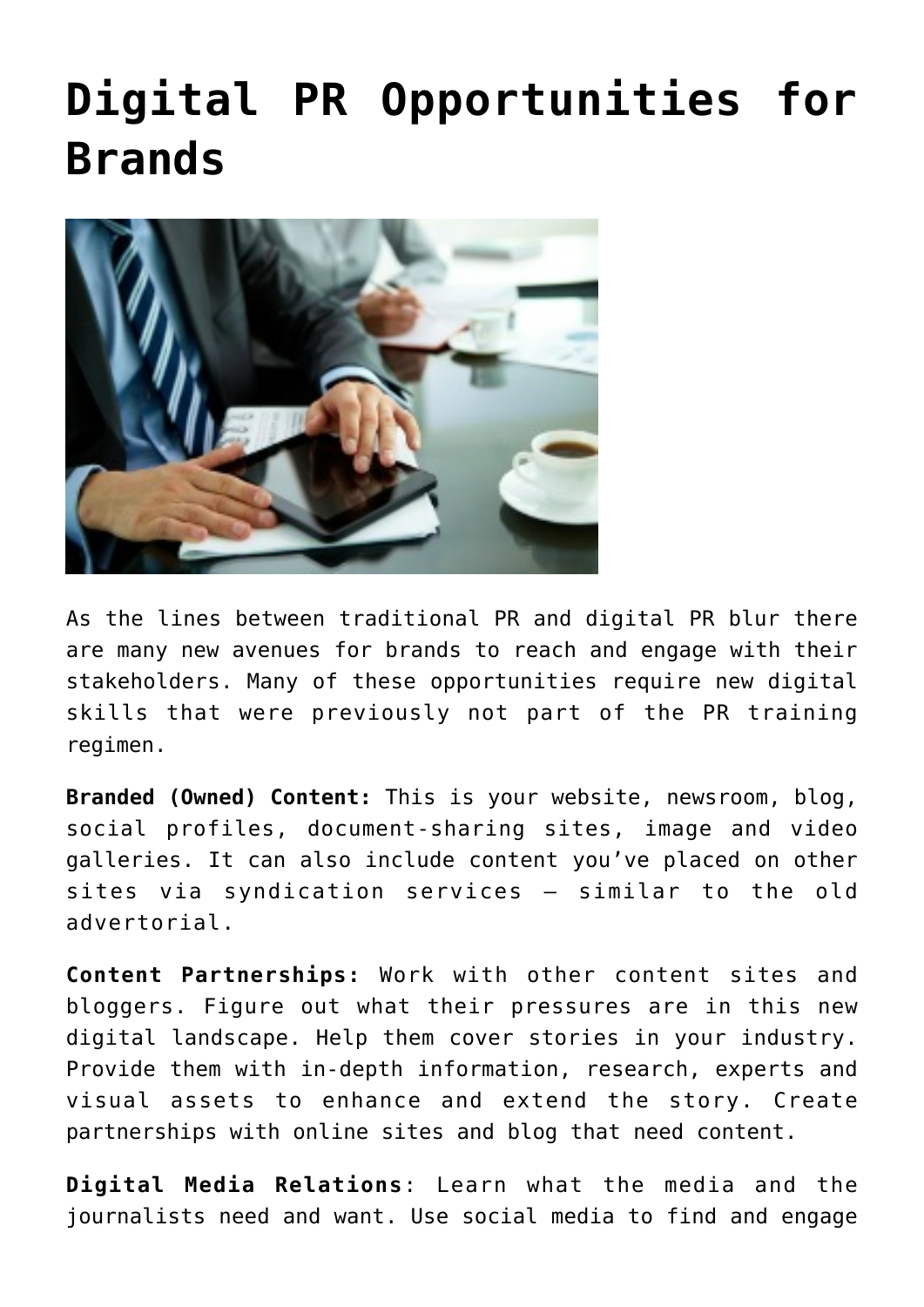with the right journalists. Now you can engage with reporters and build relationships with them, even if you are not in the same city. Follow them and amplify their content. Provide them with content they need and the visual assets that help them do their job.

**Blogger Relations**: Many of the journalists who have been laid off are now bloggers. There are also hundreds of thousands of bloggers writing passionately about every subject under the sun. You can find the right bloggers and get to know them. If you do it well and provide them with excellent content that their readers will find interesting, they'll write about your brand.

**Build a Social Community**: Social media is not like the Field of Dreams – if you build it, they will not come. You have to actively build a community of the right people. Just having fans and followers means nothing. They have to be loyal and engaged supporters of your brand.

**Influencers, Evangelists and Brand Ambassadors:** Every segment of your stakeholders has people with influence. Finding these folk and building a relationship with them is essential. They could be part of the media, industry analysts, or just a member of the public with a large and engaged following. Part of Digital PR is finding the true evangelists and turning them into Brand Ambassadors.

**Online Visibility – Search Engine Optimization**: Search is now the first and most trusted source for breaking news. Every piece of content must be optimized for search. Content has to be discoverable. Search is how people find content online. If your content is never found, it won't be seen and shared.

**Visual Content:** Now that the bandwidth is there, the public wants to see what is happening, what's on offer, as well as who you are and what you do. Images and video get way more attention and engagement that text alone. Provide [visual](https://www.meritusmedia.com/training/)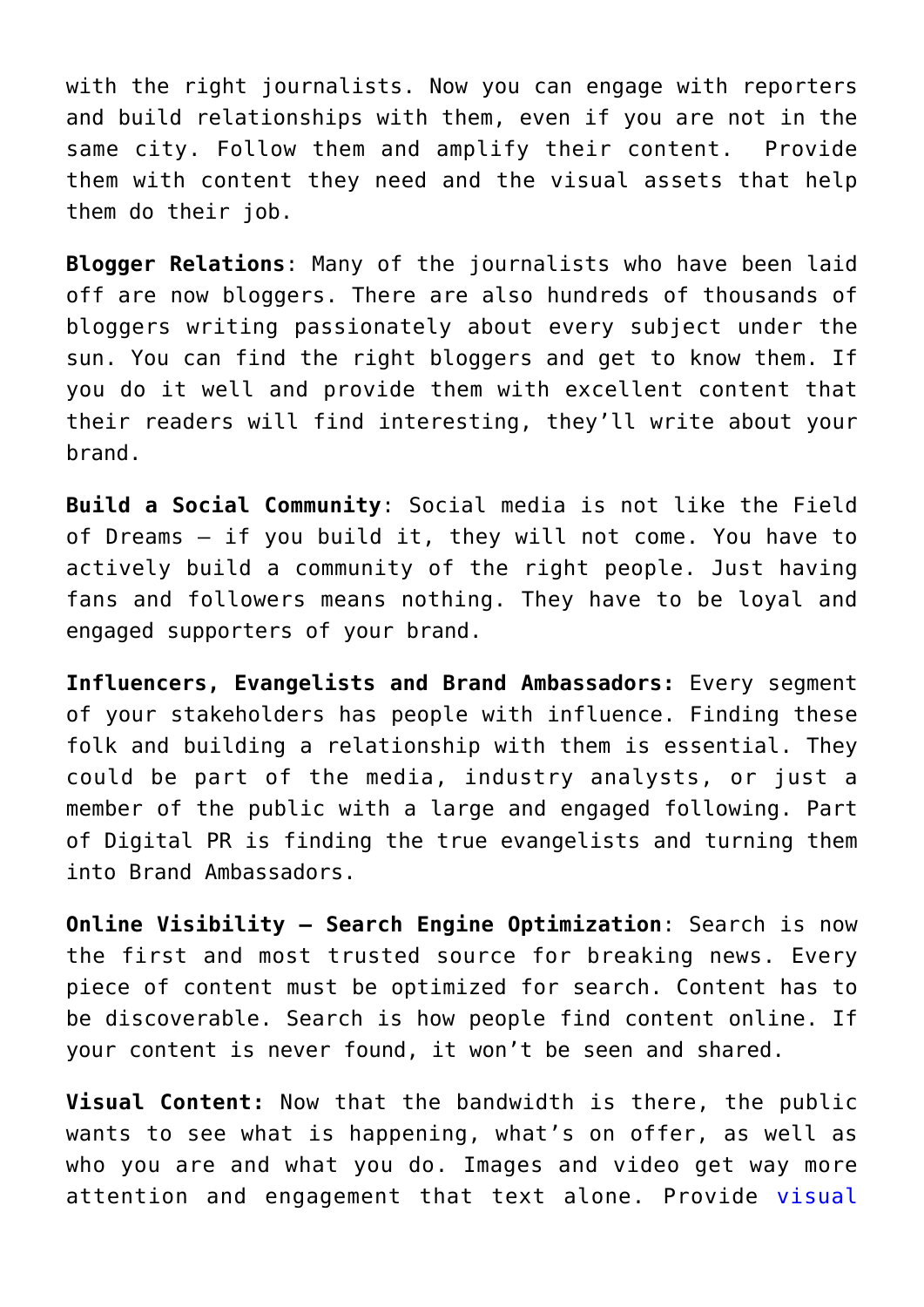[content training](https://www.meritusmedia.com/training/) for your PR team. They should know how to produce and amplify visual content.

**Social Online Newsrooms**: Journalists and bloggers have embraced social media with both arms. They use it to find sources and story ideas. They are on the hunt for images and video they can use with their stories. Your [online newsroom](https://www.press-feed.com/services) must be a state-of-the-art social media repository for all your content – text, images, video and social.

**Monitoring:** There are millions of conversations happening online. The PR department has to keep their finger on that pulse and tap into the right conversations to find gaps, opportunities, threats and possible crises in the making. Once you have the raw data from a monitoring tool you need someone to help you understand the implications of the results. A good Digital PR Agency can help you extract the actionable insights that will drive your goals and content campaigns.

**Reputation Management:** Consumers have discovered the power of their voice online. If and when a situation arises where a customer, patient, policy holder, constituent or employee feels slighted or badly treated, you can be certain it will be shared on social media channels. What happens in Vegas now stays on YouTube! And if any of the sharer's connections are big influencers with a large following – game over. Protecting the image and reputation of the company always has been a core function of PR – and never more so than now in the digital era.

**Measurement**: Every action online can be tracked. Analytics has become an integral part of Digital PR. Your team has to understand how to track and analyze where the content goes, where it gets picked up and republished, who tweets it, who responds. It is possible to measure outcomes rather than outputs in Digital PR. Google Analytics now has a PR Dashboard – we can install it for you and show you how to set PR goals that can be tracked to show ROI.